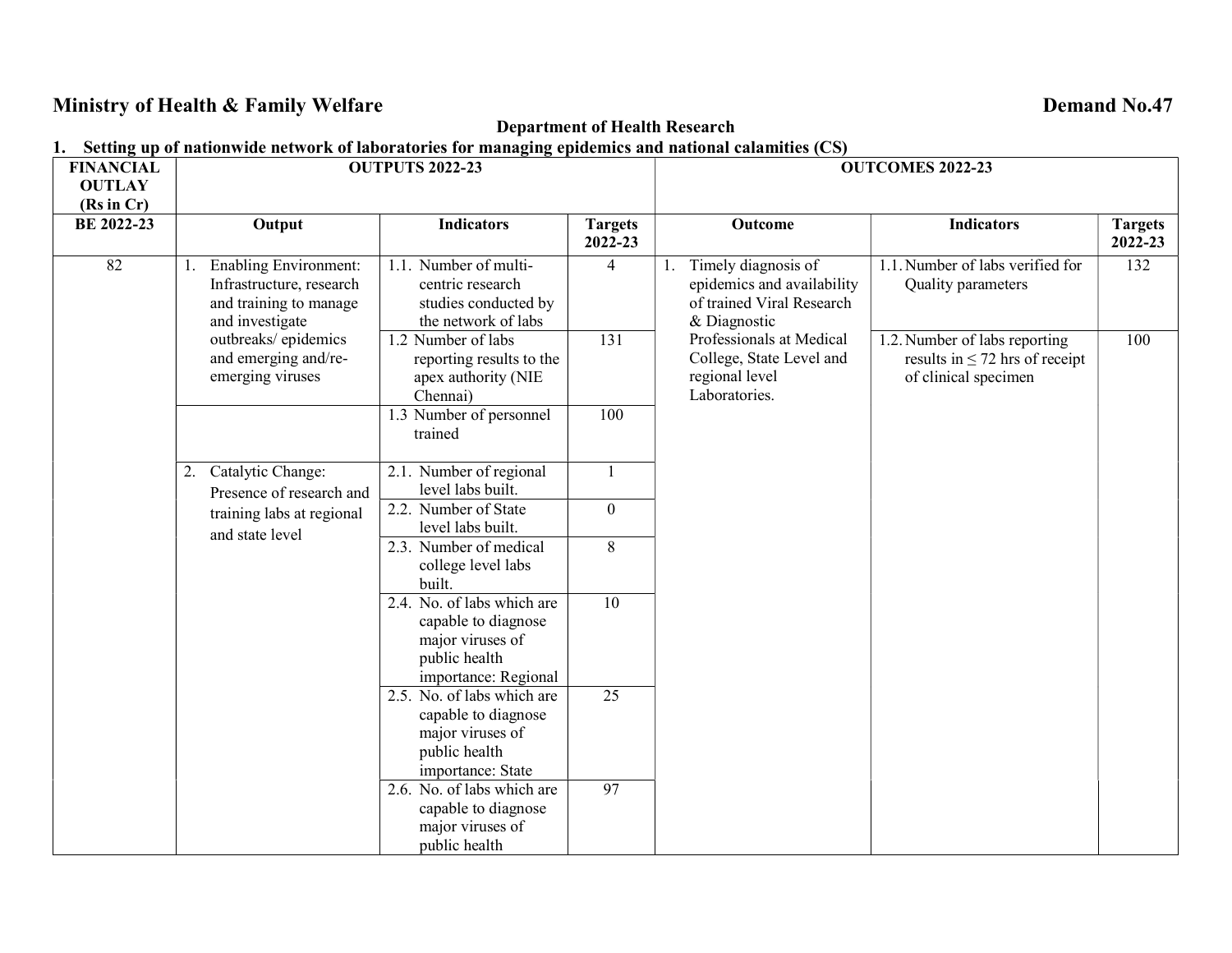| <b>FINANCIAL</b><br><b>OUTLAY</b><br>(Rs in Cr) |        | <b>OUTPUTS 2022-23</b>                     |                           |                | <b>OUTCOMES 2022-23</b> |                           |
|-------------------------------------------------|--------|--------------------------------------------|---------------------------|----------------|-------------------------|---------------------------|
| <b>BE 2022-23</b>                               | Output | <b>Indicators</b>                          | <b>Targets</b><br>2022-23 | <b>Outcome</b> | <b>Indicators</b>       | <b>Targets</b><br>2022-23 |
|                                                 |        | importance: Medical<br>College             |                           |                |                         |                           |
|                                                 |        | 2.7. No. of outbreak<br>investigation done | 100                       |                |                         |                           |
|                                                 |        | 2.8. Number of samples<br>tested           | 300000                    |                |                         |                           |

#### 2. Human Resource and Capacity Development (CS)

| <b>FINANCIAL</b><br><b>OUTLAY</b><br>(Rs in Cr) | <b>Human Resource and Capacity Development</b> (Co)     | <b>OUTPUTS 2022-23</b>                                                                                     |                           |                                                                     | <b>OUTCOME 2022-23</b>                                                                                           |                           |
|-------------------------------------------------|---------------------------------------------------------|------------------------------------------------------------------------------------------------------------|---------------------------|---------------------------------------------------------------------|------------------------------------------------------------------------------------------------------------------|---------------------------|
| <b>BE 2022-23</b>                               | Output                                                  | <b>Indicators</b>                                                                                          | <b>Targets</b><br>2022-23 | Outcome                                                             | <b>Indicators</b>                                                                                                | <b>Targets</b><br>2022-23 |
|                                                 | a.                                                      | <b>Human Resource Development for Health Research</b>                                                      |                           |                                                                     |                                                                                                                  |                           |
| 30.00                                           | Development of Human<br>Resources in health<br>research | 1.1. No. of fellowship<br>awarded: Young<br>Scientist scheme                                               | 50                        | Generation of Highly<br>skilled manpower in<br>health research area | 1.1.% of completion of research<br>studies:<br>Young Scientist scheme                                            | 80%                       |
|                                                 |                                                         | 1.2. No. of fellowship<br>awarded: Women<br>Scientist scheme                                               | 20                        |                                                                     | 1.2.% of completion of research<br>studies: Women Scientist<br>scheme                                            | 80%                       |
|                                                 |                                                         | 1.3. No. of fellowship<br>awarded: Short term<br>fellowship in<br>Indian/foreign institute<br>for training | 24                        |                                                                     | 1.3.% of completion of research<br>studies: Short term fellowship<br>in Indian/foreign institute for<br>training | 80%                       |
|                                                 |                                                         | 1.4. No. of fellowship<br>awarded: Long term<br>fellowship in Indian/<br>foreign institute for<br>training | 30                        |                                                                     | 1.4.% of completion of research<br>studies: Long term fellowship<br>in Indian/foreign institute for<br>training  | 80%                       |
|                                                 |                                                         | 1.5. No. of start-up projects<br>support                                                                   | 10                        |                                                                     | 1.5.% of start-up projects<br>undertaken by fellows:                                                             | 80%                       |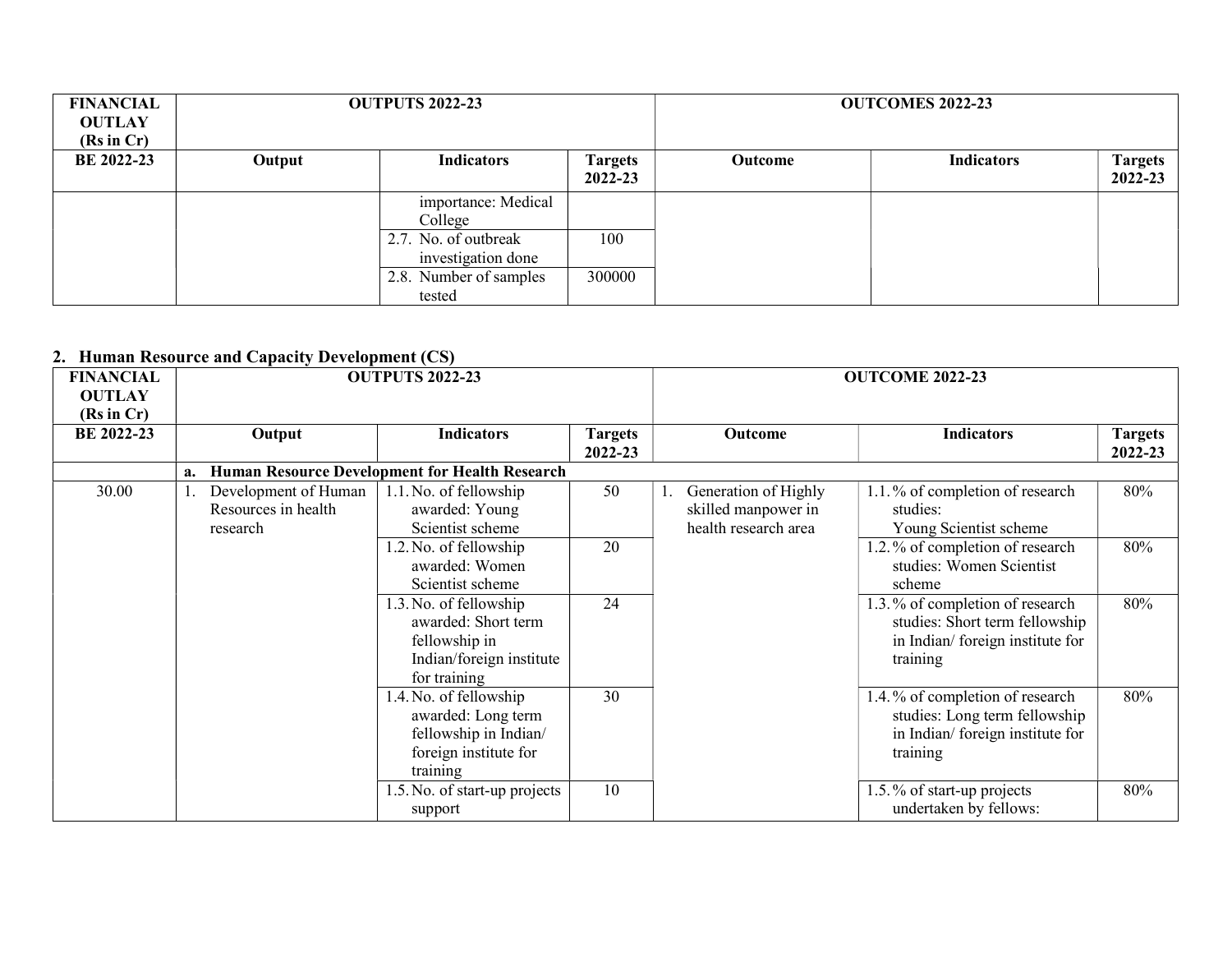|       |                                                    | 1.6. No. of the institutes<br>supported for<br>providing training          | 5   |                                                                                                   | 1.6. No. of researchers trained by<br>the institutes supported.                                                       | 100             |
|-------|----------------------------------------------------|----------------------------------------------------------------------------|-----|---------------------------------------------------------------------------------------------------|-----------------------------------------------------------------------------------------------------------------------|-----------------|
|       |                                                    | 1.7. No. of research<br>projects completed by                              | 25  |                                                                                                   | 1.7. No. of leads converted into<br>patents/products/ process                                                         | 10              |
|       |                                                    | fellows supported                                                          |     |                                                                                                   | 1.8. Knowledge generation in<br>terms of publications of<br>research articles                                         | 30              |
|       | b.                                                 |                                                                            |     |                                                                                                   | Grant-in-aid (GIA) Scheme for Inter-Sectoral Convergence & Coordination for Promotion and Guidance on Health Research |                 |
| 27.00 | <b>Enabling Environment</b><br>for Health Research | 1.1. No. of ongoing<br>research projects<br>supported                      | 100 | Capacity building,<br>training of human<br>resources in areas of<br>health research, projects     | 1.1. No. of research paper<br>published/presented or new<br>clinically /public health<br>relevant knowledge generated | $\overline{15}$ |
|       |                                                    | 1.2. No. of new research<br>projects supported                             | 18  | supported on major<br>health problems,                                                            | 1.2. Number of manpower trained                                                                                       | 80              |
|       |                                                    | 1.2.1 Public health<br>research projects supported                         | 16  | development of new<br>product/process/diagnost                                                    | 1.3. No. of leads /protocols<br>/devices/guidelines developed                                                         | $\overline{3}$  |
|       |                                                    | 1.2.2 Translational<br>Projects supported                                  |     | ic kit/technology etc.                                                                            | 1.4. Number of leads converted<br>into patents/products/ process<br>for use in public health<br>services:             | 2               |
|       |                                                    | 1.2.3 Joint projects<br>supported                                          |     |                                                                                                   | 1.5. No. of Cost effective<br>indigenous diagnostic kits/                                                             |                 |
|       |                                                    | 1.3. No. of research<br>projects completed                                 | 12  |                                                                                                   | vaccine/ drug etc. developed                                                                                          |                 |
|       | c.                                                 | <b>Research Governance {Health Technology Assessment in India (HTAIn)}</b> |     |                                                                                                   |                                                                                                                       |                 |
| 23.65 | <b>Enabling Environment</b><br>for Health Research | 1.1. Research Projects on<br>existing Healthcare<br>Technologies.          | 10  | Maximizing Health,<br>reducing OOP expenses<br>and inequality through<br>healthcare interventions | 1.1. No. of evidence-based<br>policies issued of Health<br><b>Technology Assessment</b><br>(HTA)                      | 10              |
|       |                                                    | 1.2. Research Projects on<br>new Healthcare<br>Technologies.               | 10  | and technologies                                                                                  | 1.2. No. of new topics for Health<br><b>Technology Assessment</b><br>(HTA)                                            | 15              |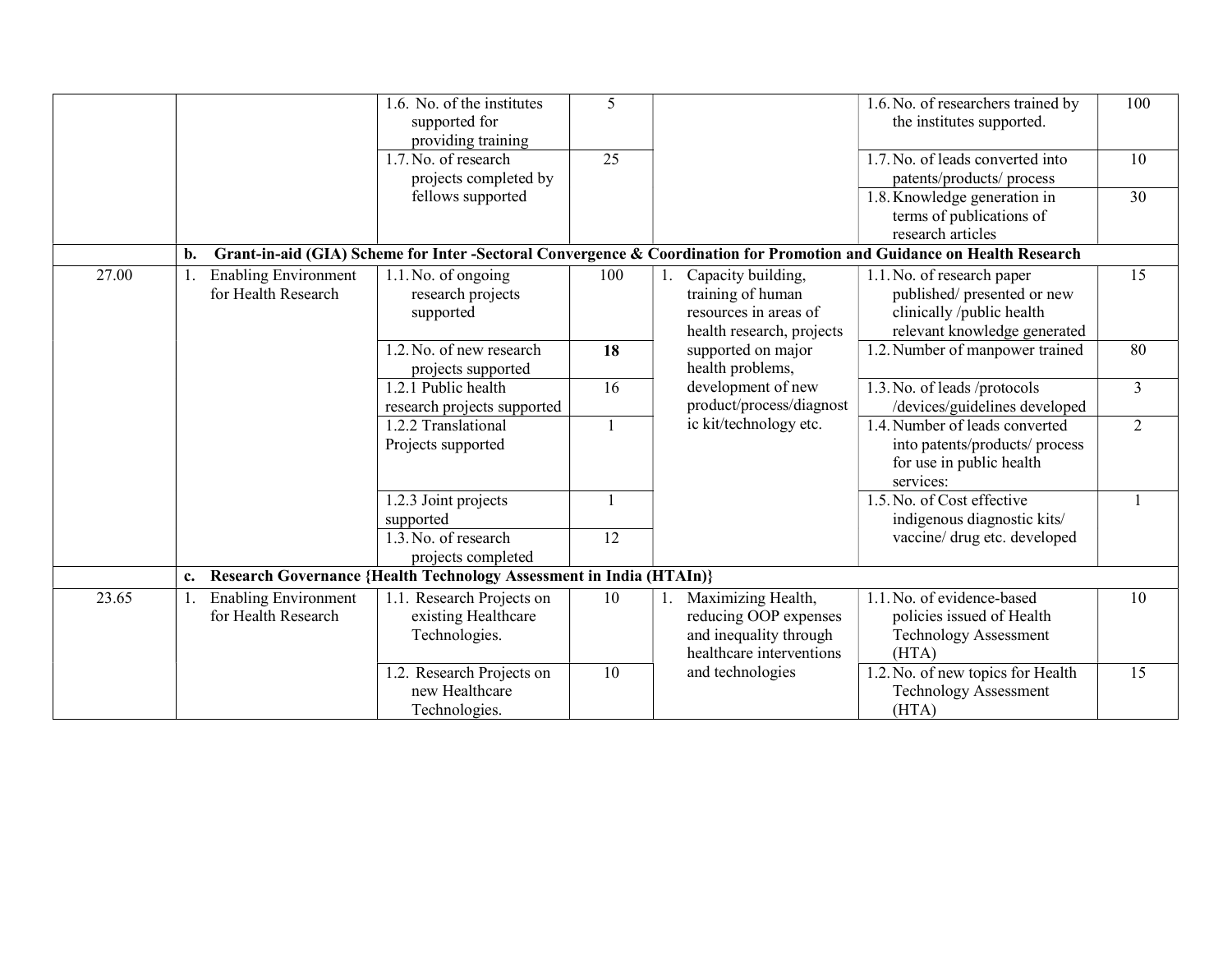## 3. Development of tools/support to prevent outbreaks of epidemics (CS)

| <b>FINANCIAL</b><br><b>OUTLAY</b><br>(Rs in Cr) | <b>OUTPUTS 2022-23</b>                                                                                                        |                                                                                                                                                                          |                           | <b>OUTCOMES 2022-23</b> |                                                                          |                                                                                                                         |                           |  |
|-------------------------------------------------|-------------------------------------------------------------------------------------------------------------------------------|--------------------------------------------------------------------------------------------------------------------------------------------------------------------------|---------------------------|-------------------------|--------------------------------------------------------------------------|-------------------------------------------------------------------------------------------------------------------------|---------------------------|--|
| BE 2022-23                                      | Output                                                                                                                        | <b>Indicators</b>                                                                                                                                                        | <b>Targets</b><br>2022-23 |                         | <b>Outcome</b>                                                           | <b>Indicators</b>                                                                                                       | <b>Targets</b><br>2022-23 |  |
| 15.00                                           | Providing Diagnostic<br>Kits and reagents to<br>investigate<br>outbreaks/epidemics of<br>emerging and/re-<br>emerging viruses | 1.1. Number of labs which<br>have provided<br>confirmation of the<br>outbreak<br>1.2. Number of etiological<br>agents for which<br>diagnostic kits have<br>been supplied | 132<br>8                  |                         | Providing diagnostics<br>for viral and non-viral<br>infectious pathogens | 1.1. Number of labs for which<br>testing facility are<br>strengthened for diagnosis of<br>viral and non-viral pathogens | 50                        |  |
|                                                 | Providing Training to<br>labs for capacity building<br>by Resource Centre<br>(NIV, Pune)                                      | 2.1 Number of trainings<br>(man-days) to be<br>imparted by Resource<br>Centres                                                                                           | 600                       |                         |                                                                          |                                                                                                                         |                           |  |

#### 4. Development of Infrastructure for Promotion of Health Research (CS)

|                   | в всеморном от нигази аспистог и ополон от поани гозоател (СЭ) |                                                                                              |                                                                                          |                        |  |                                                                      |                                                                                                                        |                |  |
|-------------------|----------------------------------------------------------------|----------------------------------------------------------------------------------------------|------------------------------------------------------------------------------------------|------------------------|--|----------------------------------------------------------------------|------------------------------------------------------------------------------------------------------------------------|----------------|--|
| <b>FINANCIAL</b>  | <b>OUTPUTS 2022-23</b>                                         |                                                                                              |                                                                                          | <b>OUTCOME 2022-23</b> |  |                                                                      |                                                                                                                        |                |  |
| <b>OUTLAY</b>     |                                                                |                                                                                              |                                                                                          |                        |  |                                                                      |                                                                                                                        |                |  |
| (Rs in Cr)        |                                                                |                                                                                              |                                                                                          |                        |  |                                                                      |                                                                                                                        |                |  |
| <b>BE 2022-23</b> |                                                                | Output                                                                                       | <b>Indicators</b>                                                                        | <b>Targets</b>         |  | <b>Outcome</b>                                                       | <b>Indicators</b>                                                                                                      | <b>Targets</b> |  |
|                   |                                                                |                                                                                              |                                                                                          | 2022-23                |  |                                                                      |                                                                                                                        | 2022-23        |  |
|                   |                                                                |                                                                                              | a. Establishment of Model Rural Health Research Unit                                     |                        |  |                                                                      |                                                                                                                        |                |  |
| 20.00             |                                                                | Creation of<br>infrastructure and<br>enabling environment<br>for research at rural<br>areas. | 1.1. Number of MRHRUs<br>to be established                                               | 2                      |  | Operationalization of<br>Model Rural Health<br><b>Research Units</b> | . Increased in transfer of new<br>technologies for improving<br>the quality of health services<br>to rural population. |                |  |
|                   |                                                                |                                                                                              | 1.2. Number of research<br>studies/ projects to be<br>completed at each of<br>the MRHRUs | $\overline{2}$         |  |                                                                      | 1.2. Number of patents filed on<br>health relevant knowledge<br>generated from MRHRUs<br>established                   |                |  |